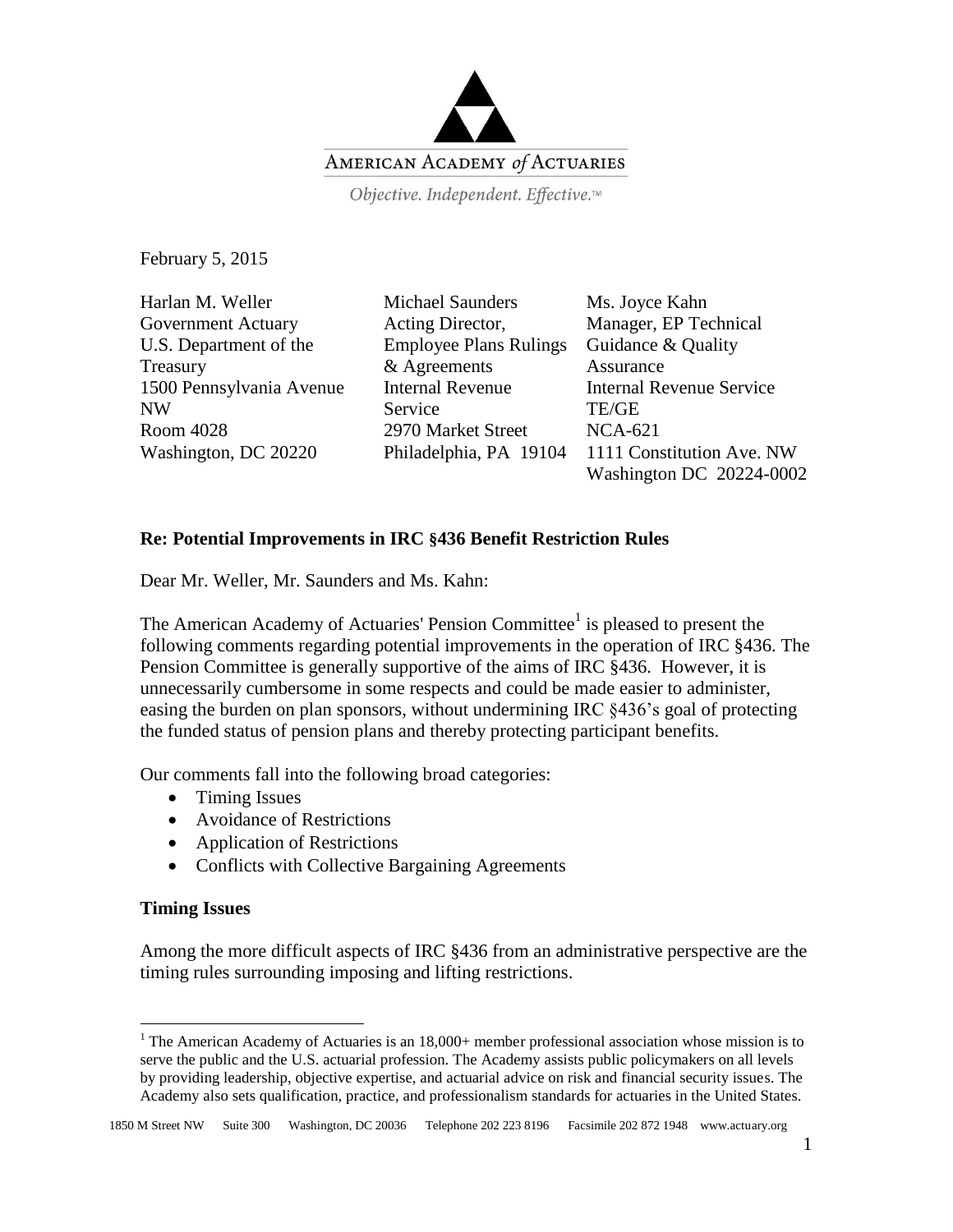#### *Changes in Benefit Restrictions*

*Problem* – Under IRC §436, benefit restrictions must be implemented or lifted as of the first annuity starting date (ASD) that falls after an Adjusted Funding Target Attainment Percentage (AFTAP) is certified that triggers a change. This requirement does not allow lead-time to modify election forms and systems and therefore does not allow for the normal election timeframes using those modified forms and systems. Election forms normally must be provided to participants at least 30 days before the ASD. However, plan administrators commonly provide them earlier so that trustees can set up an annuity for payment commencing on the chosen ASD (this typically requires at least two weeks advance notice). If the paperwork is provided to the participant only 30 days before the ASD, there is very little time for a participant to make a thoughtful decision and return the paperwork in time to actually receive a payment on the selected ASD.

Failure to provide lead-time between the certification of an AFTAP and the date when restrictions must be implemented (or lifted) results in participants being notified after they have already elected a particular option form that they can't receive it (or that they have additional options available). These participants may need to re-elect and wait (beyond the originally chosen ASD) to receive any payments.

*Recommendation* – To make this process easier, we suggest a grace period (e.g., 60- 90 days) after an AFTAP is certified that changes the application of accelerated benefit restrictions. Of course, there is usually some warning before the certification of an AFTAP that changes benefit restrictions, so there is some opportunity for implementation planning, but the Internal Revenue Service (IRS) has indicated (in the preamble to the October 2009 final regulations) that delaying issuing an AFTAP (for the purpose of providing time for changes in administration, or for any other reason) once the AFTAP is otherwise ready to be certified raises issues of improper employer discretion over IRC  $\S 411(d)(6)$  protected benefits. Thus an explicit period to allow for administrative changes and the election process would be extremely helpful.

We believe that the requirement to provide notice to participants within 30 days after the AFTAP is certified should not change, so all potentially affected participants have the same knowledge of the change about to occur and can act accordingly. While "run on the bank" situations could exist, we expect that they would be unusual  $-$  it is unlikely most participants will give up their job significantly earlier than they otherwise would have to ensure payment of a lump sum – and thus would not warrant imposing difficult to administer processes in all situations. To limit runs on the bank, the grace period might be made not to apply to large payments (e.g., the portion of a lump sum in excess of like the smaller of \$250,000 or 1% of funding target).

#### *Mergers or spin-offs*

*Problem* – When mergers or spin-offs occur, the IRS has indicated informally that the benefit restrictions applied should reflect the resulting plan or plans' funded status as soon as possible after the event. However, the funded status of the resulting plan(s) may not be immediately determinable, particularly for spin-offs where the plan is not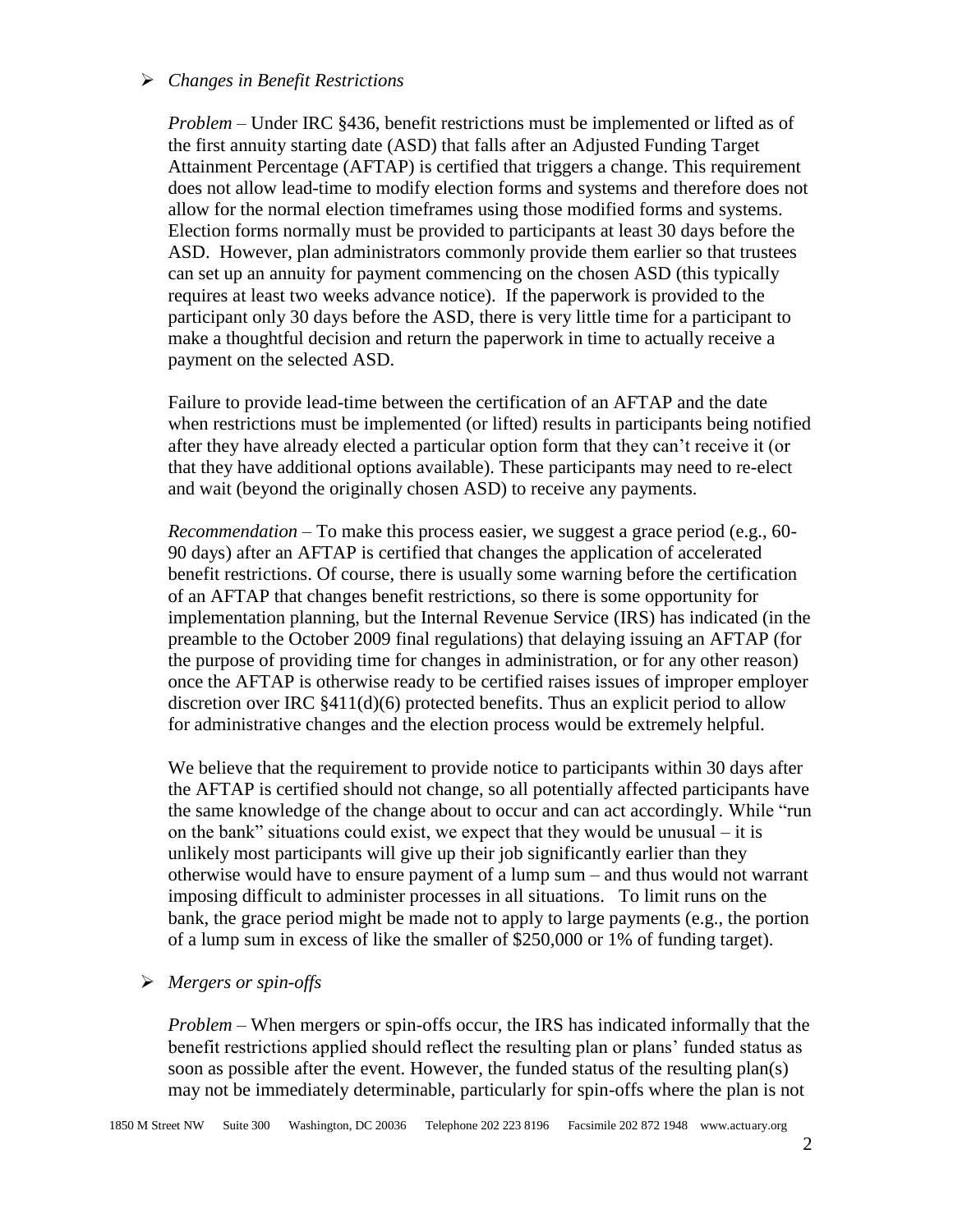fully funded on a termination basis and assets must be allocated to successor plans in accordance with IRC §414(l), which follows ERISA §4044 —a process that can take months.

*Recommendation* – We recommend a grace period (e.g., 120 days) during which participants would remain subject to the same restrictions that would have applied had the event not occurred until the funded status of the merged or spun-off plan is certified. This treatment could be denied if the event was for the purpose of evading restrictions, in the same manner that current regulations disallow spin-offs while a plan is less than 80% funded if the spin-off is for the purpose of avoiding or terminating restrictions. This provision should also allow for a mid-year range certification (that need not be followed up with a specific AFTAP certification if the AFTAP or AFTAPs for the original plan(s) have been certified) *solely* for the purpose of specifying the range in which the AFTAP of the merged or spun-off plan falls.

# *Posting Security to Avoid Benefit Restrictions*

*Problem* – IRC §436(f)(1) allows for the posting of security to enable a plan to avoid certain benefit restrictions. However, the requirement in the regulations to have security in place by the valuation date of the plan year if it is to be reflected in the AFTAP makes that option generally unusable. The plan sponsor may not know whether security will be needed, and doesn't know the amount needed, by the valuation date. This deadline seems counterproductive, since the result is that security that otherwise might have been posted will not be posted, and if the plan terminates before the plan is well-funded enough to release the security, the participants and the Pension Benefit Guaranty Corporation (PBGC) will be in a worse position than if posting of the security had been facilitated.

*Recommendation* – We recommend that security be permitted to be posted at any time until the deadline for certifying the AFTAP that would reflect it. Posting of security should be treated in the same manner as an additional contribution for the preceding plan year. Thus an update to the AFTAP to reflect the posting of security would be deemed an immaterial change.

## **Avoidance of Restrictions**

Certain methods of avoiding restrictions are more cumbersome than we believe they need to be. We discuss below the specific issues. While we acknowledge that some of these problems are resultant of statutory language, we ask that IRS consider whether any changes in regulations might alleviate some of the problems.

*Contributions to Avoid Accelerated Benefit Restrictions*

*Problem* – IRC §436 contributions cannot directly be made to improve a plan's funded status to 60% or 80% to remove or to reduce accelerated benefit restrictions. We believe this prohibition is counterproductive, and that whenever any type of benefit restriction is in place or about to take effect, the plan sponsor should be able to avoid or immediately remove the restriction by contributing. In fact, the current rules produce anomalous results. For example, for a non-frozen plan with an AFTAP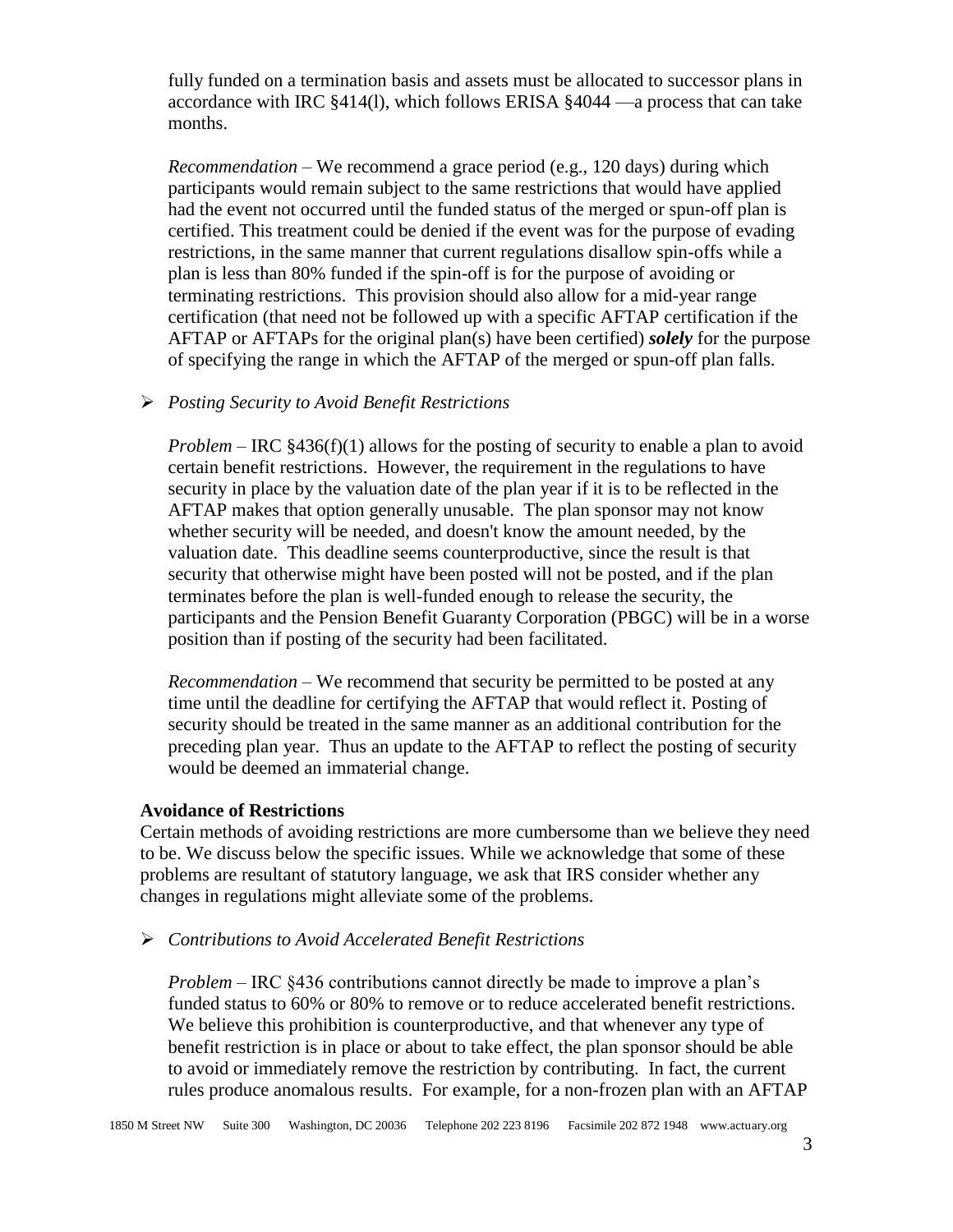below 60%, an IRC §436 contribution can be made to improve the AFTAP to 60% for the purpose of resuming accruals, but a consequence of that will be that accelerated benefits will change from being prohibited to being only partially restricted. A plan that was frozen after September 2005 (and is therefore not automatically exempt from accelerated benefit restrictions) could not make that same IRC §436 contribution and begin partially paying accelerated benefits, even though the risk to the PBGC would seem to be greater with a non-frozen plan.

Plan sponsors can often instead make regular IRC §430 contributions for the prior year to improve the AFTAP to 60% or 80%, but they can't if they decide to contribute after the deadline for making prior plan year contributions. Limiting the ability to "fund away" restrictions to the first 8-1/2 months of the plan year is counterproductive. In some situations the desire or ability to contribute may arise late in the year (e.g., triggered by a late-year merger or spin-off, an acquisition of a plan, the availability of cash, a desire for a current year deduction, or other events).

*Recommendation* – We recommend, if feasible, that the regulations be changed to permit plan sponsors to make an IRC §436 contribution to directly increase an AFTAP to 60% or 80%.

# *Extension of EPCRS Correction Approach to Standard Plan Operation*

*Problem* – Under the Employee Plans Compliance Resolution System (EPCRS), if accelerated benefits are paid that should not have been paid, and they cannot be recovered from the participants, part of the correction is contributing the full amount of a lump sum that should not have been paid back to the plan. This leaves the plan better off than if the lump sum had not been paid since the liability to the participant has been extinguished with no reduction in plan assets. Allowing this treatment only through EPCRS is a moral hazard as it could encourage plan sponsors to "make mistakes" and pay benefits that should not have been paid and then fix them through EPCRS. Furthermore, it potentially harms participants, since in the EPCRS process participants need to be notified that the lump sums they received and do not return are not available for rollover to an Individual Retirement Account (IRA).

*Recommendation* – We believe the opportunity to fully fund the amount of a lump sum payment when a plan's AFTAP is less than 80% should be available as a general rule (not only through EPCRS). This treatment would need to be consistently applied; for example, if the AFTAP is at least 60%, a plan sponsor could be permitted to make lump sums available to *all* participants who terminated employment or commenced benefit payments from the date restrictions on accelerated distributions would otherwise have been first imposed by contributing the amount of the lump sums thus paid. Again, as this would improve the plan's funded status by extinguishing liability with no reduction in assets, there does not appear to us to be a public policy reason to disallow this approach. Of course, like any other IRC §436 contribution, such contribution would not count against the minimum required contribution nor would it be able to give rise to prefunding balance. Note that this recommendation is consistent with our suggestion above that plan sponsors be permitted to make §436 contributions to avoid accelerated distribution restrictions.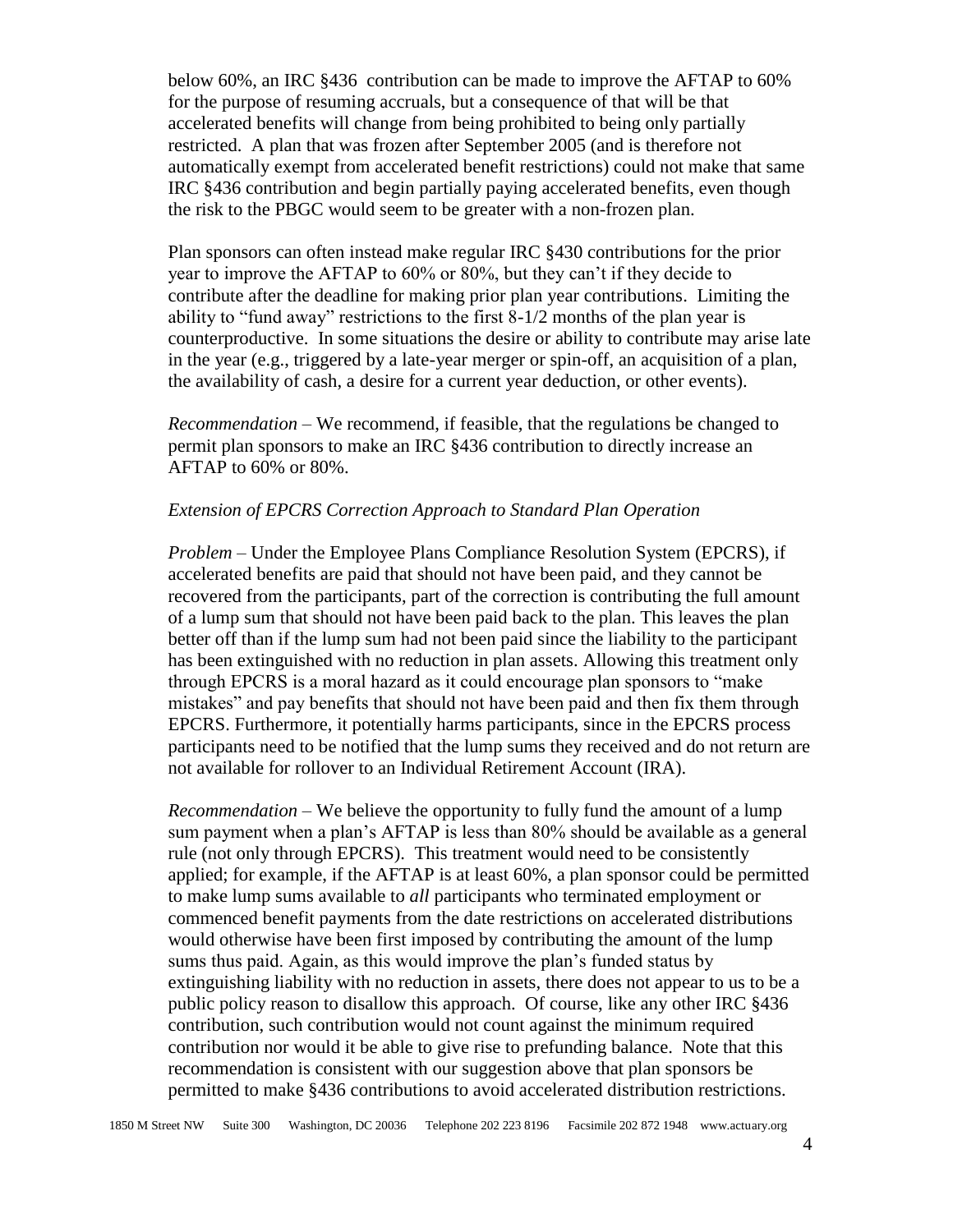# *Improvement in EPCRS Process*

*Problem* – If a plan sponsor makes an inadvertent mistake that briefly imposes benefit restrictions (e.g., failing to have an AFTAP certified before April 1, when the presumed AFTAP drops below 80%, but having it certified above 80% during April) the error cannot be corrected without involving the participant, unless the plan sponsor convinces the IRS otherwise through EPCRS. The general rule is that the participant would be required to return the distribution to the plan, and then must reapply and receive a distribution at a new ASD. If the participant did not comply with this administrative requirement, any rollover the participant made would be illegitimate, and tax problems would arise with respect to the participant's IRA.

*Recommendation* – The participant and plan sponsor should not be subject to this requirement when the plan sponsor is willing to quickly correct a mistake by contributing, and we suggest that the plan sponsor be allowed to do so with no ramifications to the participant.

# *Eliminating Restrictions When Presumed AFTAPs are in Effect*

*Problem* – Under current regulations, plan sponsors must go through a complicated process if they want to contribute to permit accelerated benefits while a presumed AFTAP is in effect. They must (i) accelerate the prior year's wrap-up contribution, (ii) make additional prior plan year contributions, (iii) create prefunding balance (PFB) with those additional contributions, and (iv) allow the funding balance to be forfeited to get the presumed AFTAP to 60% or 80%.

*Recommendation* – We recommend that the regulations be changed to permit plan sponsors to make an IRC §436 contribution to directly increase a presumed AFTAP to 60% or 80% without accelerating the prior year wrap-up contribution and creating and forfeiting funding balance.

# *New Plans*

*Problem –* If an employer adopts a new plan that is subject to accelerated benefit restrictions in its first year because it has a non-zero funding target (and thus has an AFTAP of 0% and no prior plan year for which to contribute to change the AFTAP), lump sums will not be payable in the first year even though the plan sponsor may be willing to immediately fully fund the plan. Many new plans have non-zero funding targets (e.g., because the plan provides past service benefits, or a wrap-around for participants spun off from a predecessor employer plan, or it provides disability or other ancillary benefits that will be partially attributed to periods before the valuation date by the required funding methodology in the IRC §430 regulations).

*Recommendation* – New plans should be permitted to make contributions in their first year that would be recognized when determining whether accelerated benefits can be paid. Note that allowing security to be posted after the valuation date is also a means of addressing this problem. However we would expect that in most situations a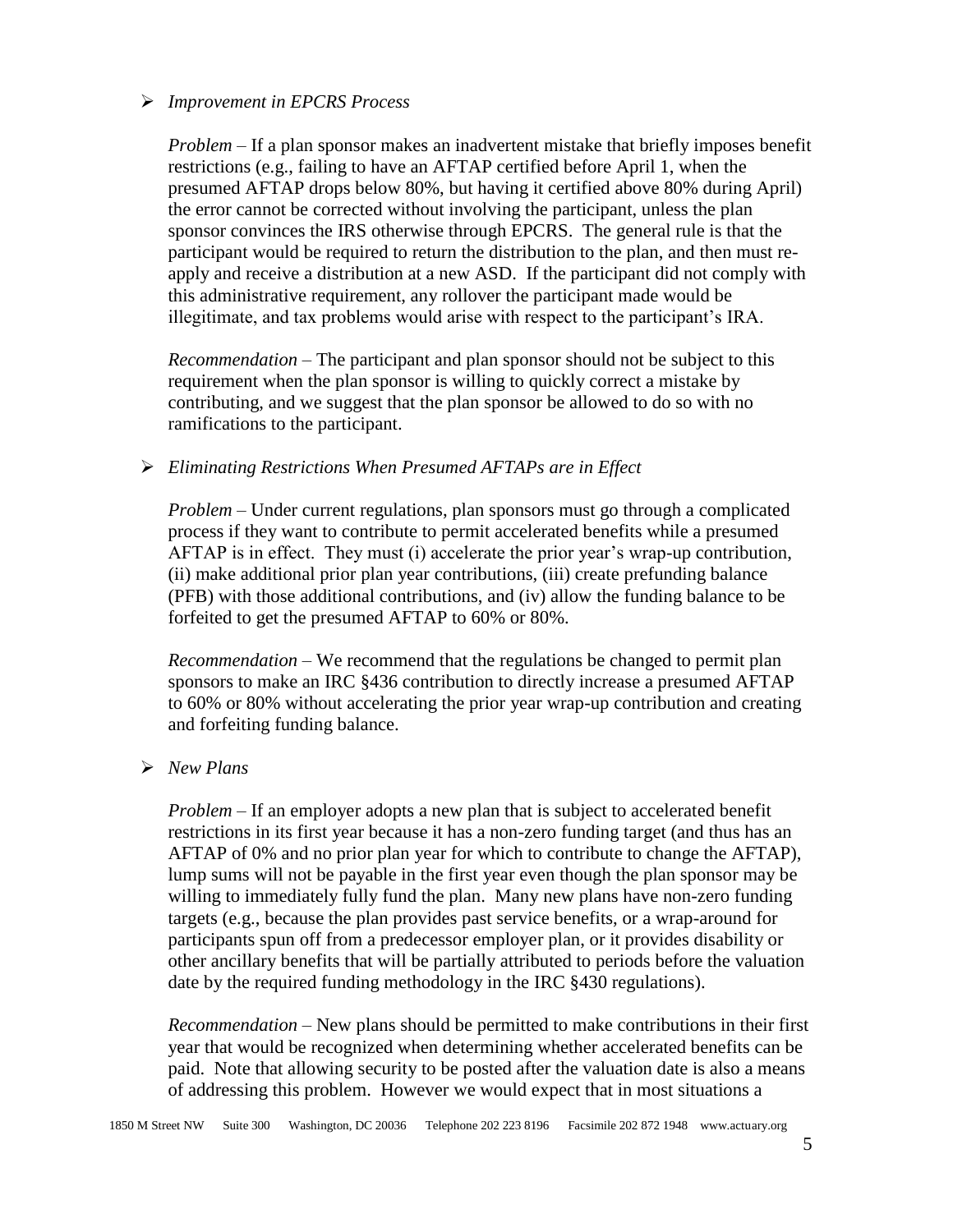contribution would be preferable since the amounts involved would typically be small and the problem disappears in the plan's second plan year so that the expense of setting up a surety bond or escrow account is not easily justified. As a public policy matter we believe that the formulation of new plans that grant past service benefits is something that should be encouraged.

## *Range Certifications and Amendments*

*Problem* – The IRS interprets its regulations to not permit an amendment to take effect while a range certification of at least 80% is in effect, unless the plan sponsor contributes 80% of the increase in the funding target caused by the amendment, even if the plan's AFTAP would be in excess of 80% reflecting the amendment.

*Recommendation* – We believe the regulations should be changed to permit the actuary to certify that the plan is at least 80% funded reflecting the amendment, to avoid delaying the effective date of the amendment until the valuation can be completed and a specific AFTAP is certified. The same rule should apply for unpredictable contingent event benefits (UCEBs) when a range certification of at least 60% but less than 80% is in effect; the actuary should be permitted to certify that the plan remains at least 60% funded after the UCEBs are paid.

 $\triangleright$  "Keep up with wages" exemption

*Problem* – The statute indicates that an amendment improving benefits in a flat dollar plan is exempt from testing "but only if the rate of such increase is not in excess of the contemporaneous rate of increase in average wages of participants covered by the amendment." This provision was intended to put flat dollar benefit formulas (where past service benefits are increased only via plan amendments that must be tested under IRC §436 to determine whether they can take effect) on equal footing with final-average pay benefit formulas (where past service benefit increases occur automatically when a participant's final average pay increases).

In a common situation, a collective bargaining agreement (CBA) is negotiated with specified increases in hourly wage rates and pension benefit multipliers that take effect in each year of the CBA for all those employed at the effective date of the increase. The plan sponsor will generally want to structure the agreement so that the rate of increase in the multiplier does not exceed the rate of increase in the hourly pay rate, and thereby be sure that the CBA that is agreed to can actually be administered as written. However, the IRS's regulations surrounding testing of amendments in general, combined with the IRS's interpretation of "contemporaneous rate of increase in average wages," effectively makes this impossible. The regulations require that those multiplier increases be tested in each future year as they take effect. At the same time, the IRS has indicated that the determination of whether the increases exceed the contemporaneous rate of increase in average wages must be evaluated by looking at *total* compensation paid, which is influenced by levels of overtime and other business related factors that the plan sponsor may have no direct control over and cannot predict several years in advance. As a result, a plan sponsor negotiating a CBA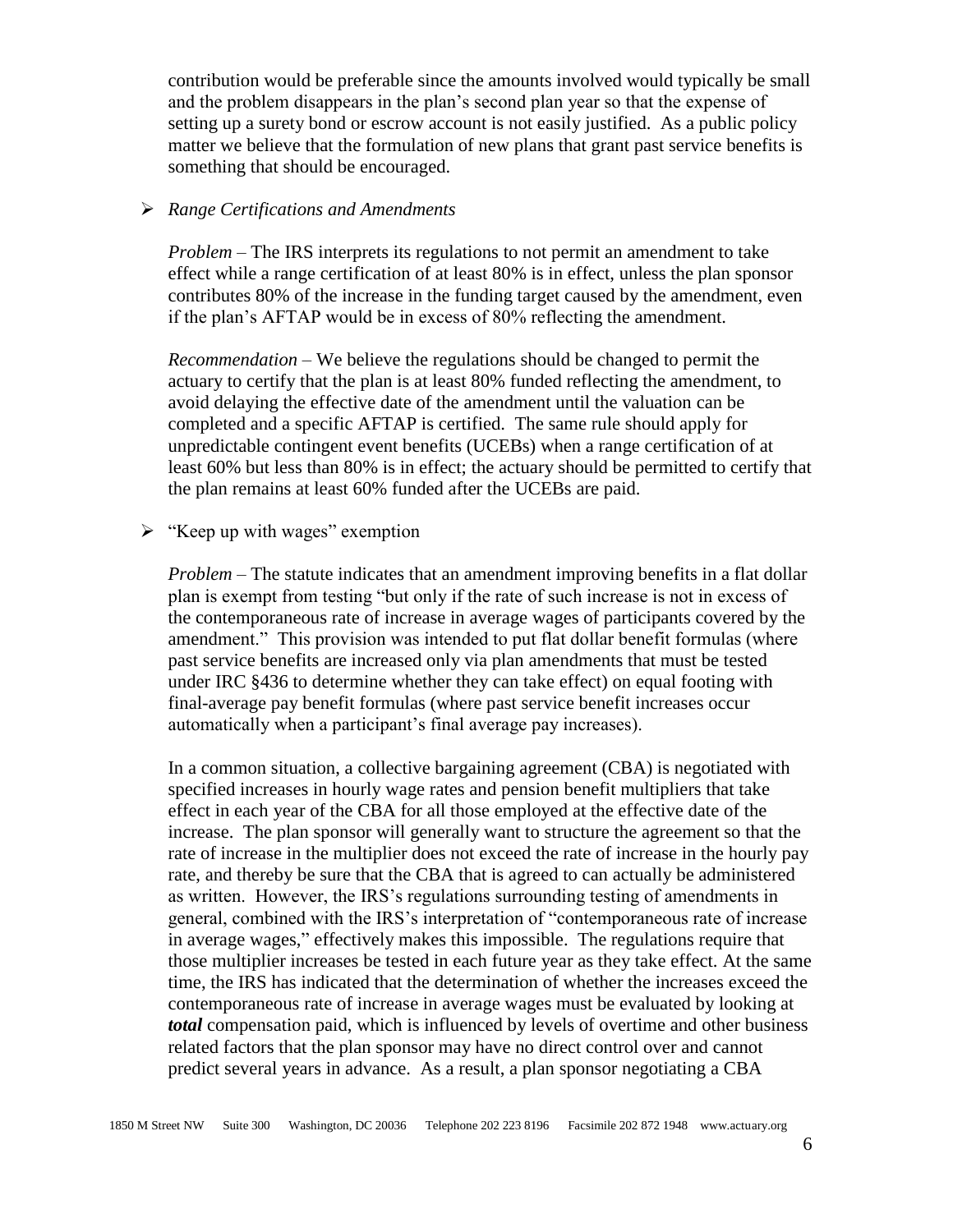cannot guarantee that the benefit multiplier increases they are agreeing to can take effect.

*Recommendation* - We believe that the regulations should be changed to permit the "contemporaneous rate of increase in average wages" to be determined using hourly base pay rates so that a plan sponsor can structure a CBA to ensure it is eligible for the "keep up with wages" testing exemption throughout its term.

## **Application of Restrictions**

*Problem* – There are a number of IRS interpretations under IRC §436 that increase administrative effort in ways that seem disproportionate to the benefit involved and that can create seemingly unfair results for participants with smaller benefits.

*Recommendations* – We believe that the following relatively small changes in regulations would significantly ease administrative difficulties without having any material deleterious effects on the funded status of plans and would have positive effects on lower paid participants.

*Social Security level income options* – We suggest that Social Security level income options be excluded from the definition of accelerated benefits if the AFTAP is at least 60%. While it is true that level income options are in some cases equivalent to installment payments for a very short period, that is true only for people with small benefits, who are usually also lower paid, and represent a small portion of a plan's overall liability. Distributions of such benefits will not significantly weaken plan funding and thus this restriction is disproportionately complicated to administer compared to the minimal benefit it provides (in terms of keeping cash in the plan). These restrictions can also have adverse effects on lower income participants who need to stop working before age 62 or 65 (e.g., for health reasons, or because they have physically demanding jobs they can no longer perform, etc.).

*Small lump sums* – The restriction on accelerated benefits when the AFTAP is at least 60% but less than 80% is applied to limit the acceleration to 50% of the total present value of the benefit, with no exception for smaller lump sums (other than lump sums under \$5,000). We believe that there is no strong benefit to the plan or the PBGC in restricting moderately sized lump sums, and we suggest that modest lump sums larger than \$5,000 (e.g., up to \$25,000, indexed with CPI) be unrestricted if the plan is at least 60% funded. This approach would also prevent administering a lot of small balances and multiple distribution dates for participants who would have preferred a single sum payment form.

*Definition of Accelerated Benefits* – The IRS employs a broad definition of accelerated benefits, and does not limit the application of restrictions to benefits that commenced as of an ASD at which restrictions were in effect, but also restricts the acceleration of benefits as of a later date (e.g., the participant's death). For example, if a participant retires when benefit restrictions are not in effect and selects a years' certain option that pays, on death, a lump sum equal to the present value of the remaining guaranteed payments the determination of whether the beneficiary's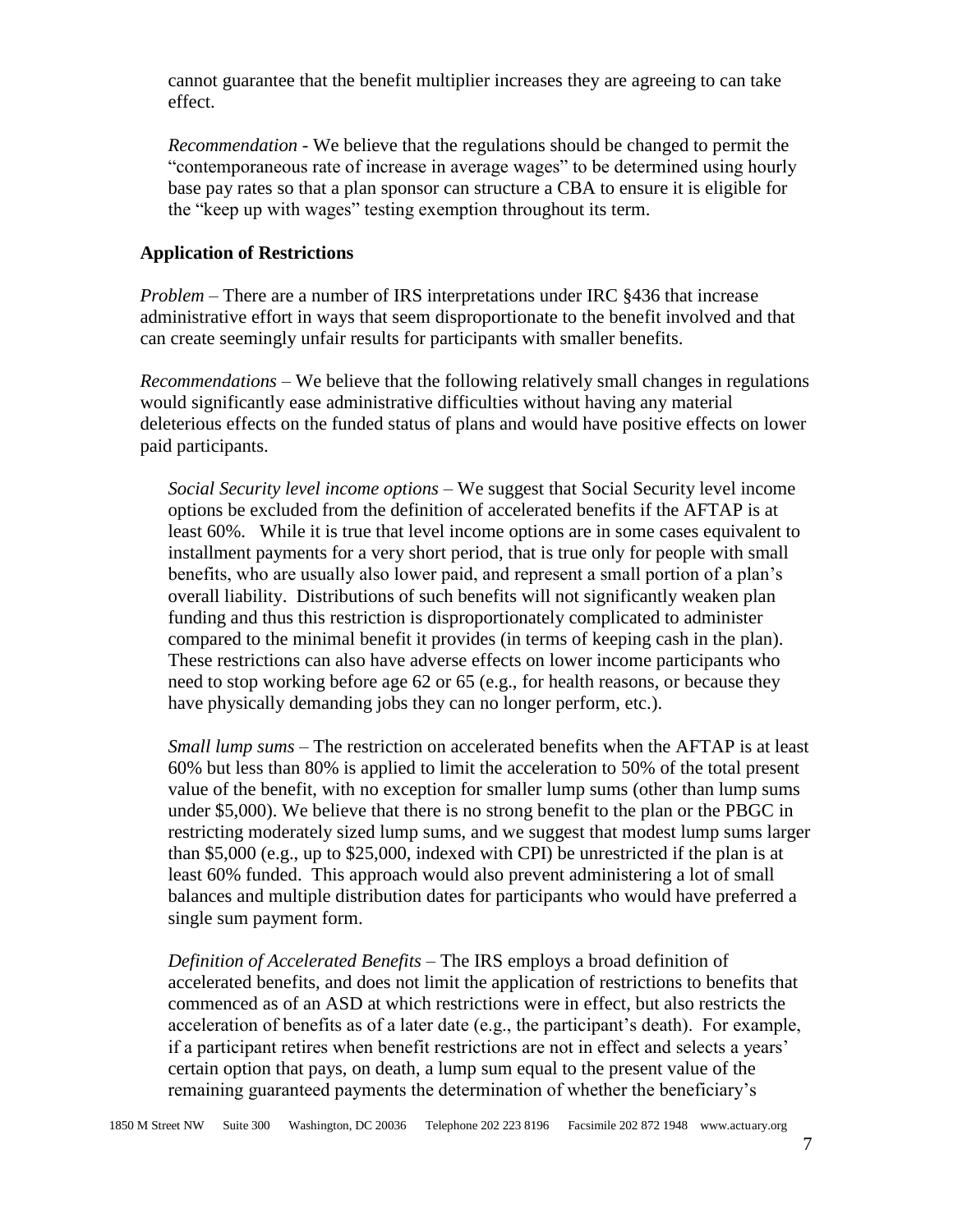residual payout is restricted is made when the participant dies, rather than at the ASD when the optional form was chosen.

If restrictions were instead determined at the ASD when the participant's benefit starts, then if the AFTAP was at least 60% but less than 80%, a cash refund or commuted lump sum to a beneficiary would not be restricted since the expected present value of the death benefit would rarely exceed 50% of the total expected present value of the benefit. If the permissibility of the option is not determined at the participant's ASD, the participant would be selecting an option without knowing whether it will ultimately be paid as selected. Lastly, the acceleration under these options is typically very modest (i.e., the acceleration of a few years' payments) and handling a non-lump sum distribution can be difficult when the beneficiary is the estate. For these reasons we believe that the regulations should be modified to exempt the payments to beneficiaries under these options from accelerated benefit restrictions, to avoid significant inconvenience for participants and the plan sponsor in situations posing little financial risk to the plan or PBGC.

## **Conflicts with Collective Bargaining Agreements**

Note that this section differs from the preceding sections in that it is not focused on administrative difficulties caused by IRC §436, but rather focuses on potential conflicts between §436 and the provisions of collective bargaining agreements.

IRC §436 can create a conflict between labor (contract) law and ERISA, where benefits that have been bargained are rendered null and void by IRC §436. IRC §436 can operate to simply deny the bargained benefits, rather than, for example, deferring the benefits until the funded status improves or requiring reopening negotiations to resolve the situation.

For example, a plan may provide an IRC  $§411(d)(6)$  protected plant shut-down benefit, but the plant shut-down benefit cannot be paid if an AFTAP of less than 60% has been certified before the shut-down date, unless additional contributions are made and the AFTAP is recertified at a sufficient level (reflecting the shut-down benefits) later during the same plan year.

One way to avoid these situations, while at the same time avoiding the additional risk to the PBGC that plan amendments and plant shut-down benefits can pose when paid from poorly funded plans, is to change, for collectively bargained plans, the manner in which these restrictions apply. Under the current regulations, if benefit restrictions are not lifted during the year in which an amendment or a plant closing triggering UCEBs occurs, the benefits will simply not be paid (except in the case of a plan amendment that by its terms is "evergreen"), rather than simply being deferred until the funded status improves. We suggest that the period during which the lifting of restrictions would cause payment of benefits for collectively bargained plans be extended from one year to five years. This strikes a balance between concern for eliminating negotiated benefits and practicality (i.e., avoiding the need to go back many years and provide additional benefits). For example, plant closing benefits that were not paid would be paid if, within 5 years of the date the payments would otherwise have been made, the AFTAP was certified at a level